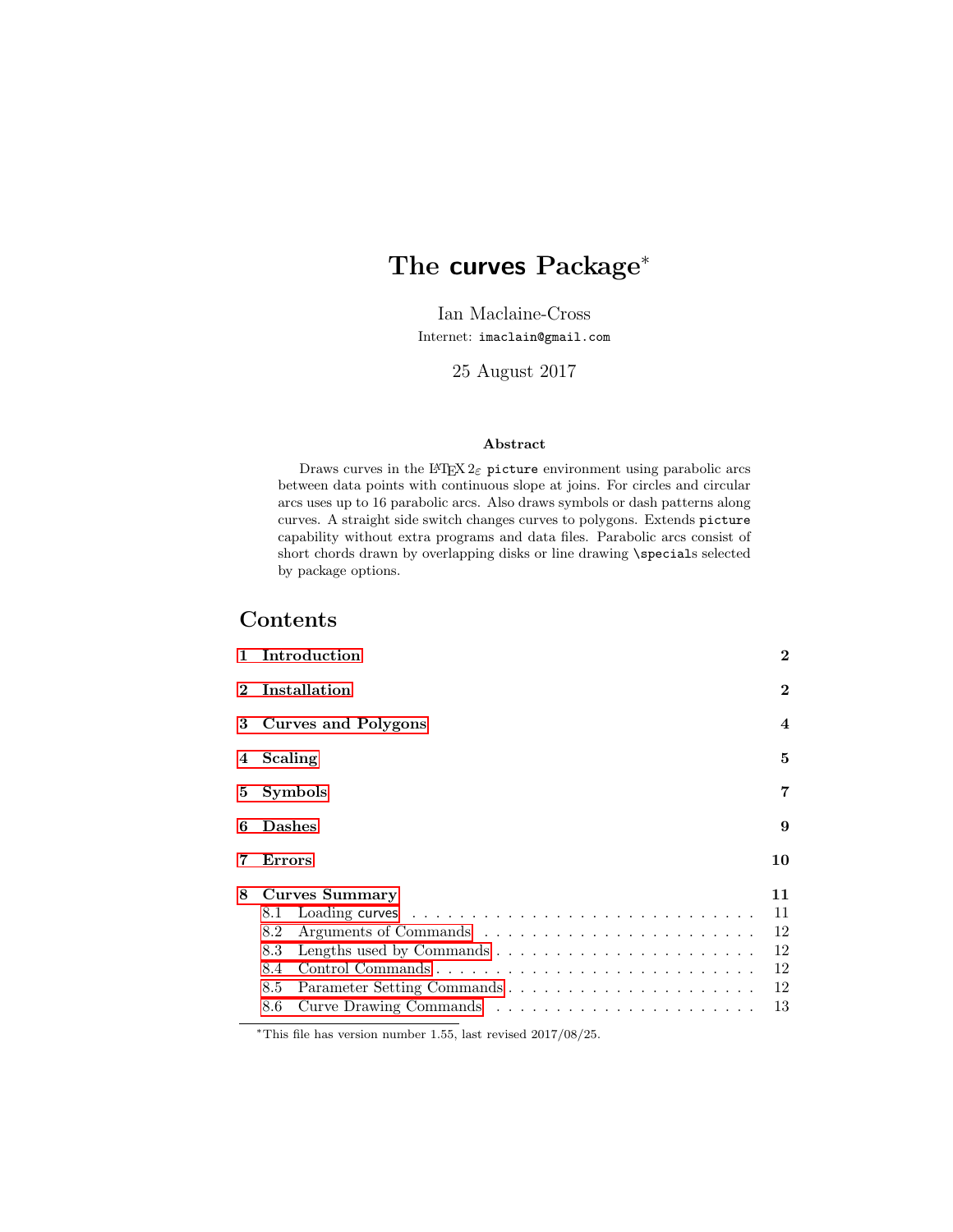### <span id="page-1-0"></span>1 Introduction

The picture environment in the  $L^2 \to \infty^1$  $L^2 \to \infty^1$  macro package for T<sub>E</sub>X<sup>[2](#page-1-3)</sup> allows simple line drawing using characters. These characters include quadrant circular arcs, solid disks with diameters from 1 to  $15pt<sup>3</sup>$  $15pt<sup>3</sup>$  $15pt<sup>3</sup>$  and short lines with a limited range of slopes in two thicknesses. A \begin{picture} command defines an area where following commands place these characters to draw a LAT<sub>EX</sub> picture.

LATEX pictures save disk space for source descriptions and computer time in producing documents compared with printer commands or bit mapped graphics. From initial pencil sketch on squared graph paper to final printout, they take half the time for manual pen drawings. The labor savings are higher for revisions and rewrites. Unfortunately standard LAT<sub>EX</sub> cannot yet draw curves like a pen, compass and French curves can. Fortunately there are many macro packages which supplement LAT<sub>EX</sub>  $2 \epsilon$ 's capabilities and do marvellous graphical things for any printing need<sup>[4](#page-1-5)</sup>. Curves just adds curve and polygon drawing to L<sup>AT</sup>EX pictures. With curves most line drawings require no additional source or binary files or programs.

Brief descriptions, simple examples and a command summary follow. They presume familiarity with relevant chapters of the L<sup>AT</sup>EX manual<sup>1</sup>.

### <span id="page-1-1"></span>2 Installation

curves.sty To create the file curves.sty you need  $L^2 \to \mathbb{R}^2$  and a command like:

\$ latex curves.ins

Put curves.sty and curvesls.sty in your default or a texinput directory. The package curvesls provides compatibility for old documents. Comprehensive TFX distributions preinstall curves so for most users the above step is unnecessary.

Put curves in a \usepackage command at the top of your main .tex file for any document where you wish to use curves  $e.q.,$ 

```
\documentclass[11pt]{article}
\usepackage{curves}
```
Do not combine curves with bezier in this command. Curves contains a fast powerful replacement for the \bezier command. Drawings using the \bezier command should not change their appearance.

dvips The curves package has options to save TEX memory and runtime using

emtex xdvi  $1$ Leslie Lamport,  $\emph{L}$ TEX A Document Preparation System 2nd ed., Addison-Wesley, 1994.  $^2$  Donald E. Knuth, The TEXbook, Addison-Wesley, 1984.

WML <sup>3</sup>A printer's point, abbreviated pt, is approximately 0.351460 mm.

<span id="page-1-5"></span><span id="page-1-4"></span><span id="page-1-3"></span><span id="page-1-2"></span><sup>4</sup>Michel Goossens, Sebastian Rahtz and Frank Mittelbach, The LaTeX Graphics Companion, Addison-Wesley, 1997.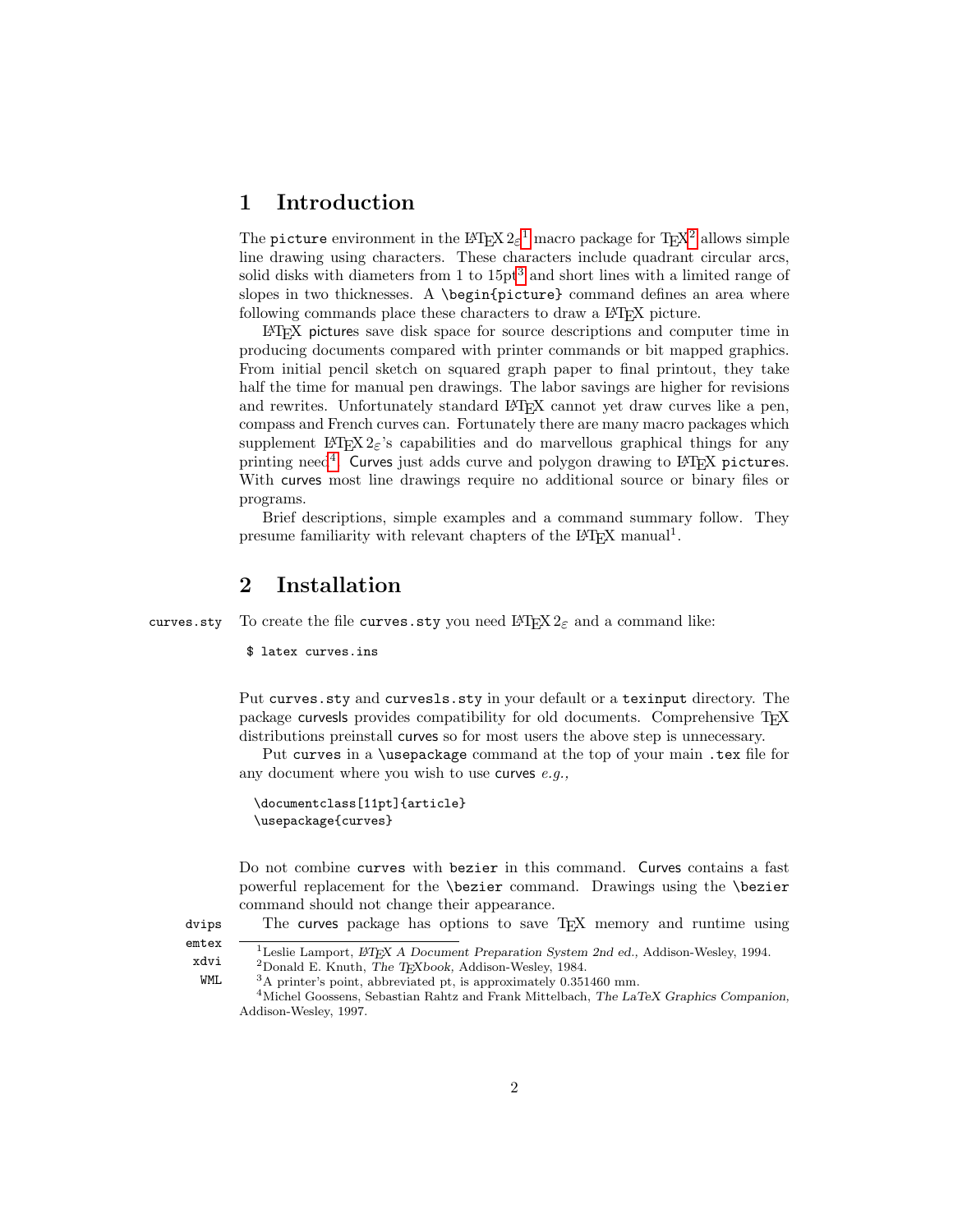

Figure 1: This is a box.

<span id="page-2-2"></span>\special commands to draw the straight lines which approximate curves. Select an option only if your program for viewing or printing T<sub>E</sub>X's dvi files recognizes and uses the corresponding \specials. Otherwise the curves or polygons on your drawings will be invisible. The dvips option uses the emTEX \specials of dvips which draw lines with rounded ends. The emtex option uses the original \specials of emTEX by Eberhard Mattes with disks added to hide their square ends. The xdvi option uses the PostScript \specials of Tomas Rokicki's dvips to draw lines which the xdvi viewer now implements. WML are new versions of the emTEX \specials in dvips with compact names. No options draws lines using disks from standard LAT<sub>EX</sub> fonts. No options or dvips work with the color package but other drivers may or may not. Select package options when required by modifying \usepackage like:

\usepackage[dvips]{curves}

- PDF Use no option with single pass  $pdfT<sub>E</sub>X<sup>5</sup>$  $pdfT<sub>E</sub>X<sup>5</sup>$  $pdfT<sub>E</sub>X<sup>5</sup>$  or  $pdfI<sub>F</sub>X$ . With curves the dvips option with LAT<sub>EX</sub> followed by dvips and  $p s 2p df<sup>6</sup>$  $p s 2p df<sup>6</sup>$  $p s 2p df<sup>6</sup>$  usually produces the smallest Portable Document Format file.
- BOX A drawing frequently uses auxiliary commands to size, place, label and caption it. The following commands draw the box in Figure [1](#page-2-2) on page [3:](#page-2-2)

```
\begin{figure}
\begin{center}
\setlength{\unitlength}{1mm}
\begin{picture}(100,50) \large\sf
\linethickness{1mm}
\put(20,5){\framebox(60,40){BOX}}
```
<span id="page-2-0"></span><sup>&</sup>lt;sup>5</sup>Frank Mittelbach and Michel Goossens, The LATEX Companion 2nd ed., Addison-Wesley, 2004.

<span id="page-2-1"></span><sup>6</sup>A script which converts PostScript to PDF using ghostscript.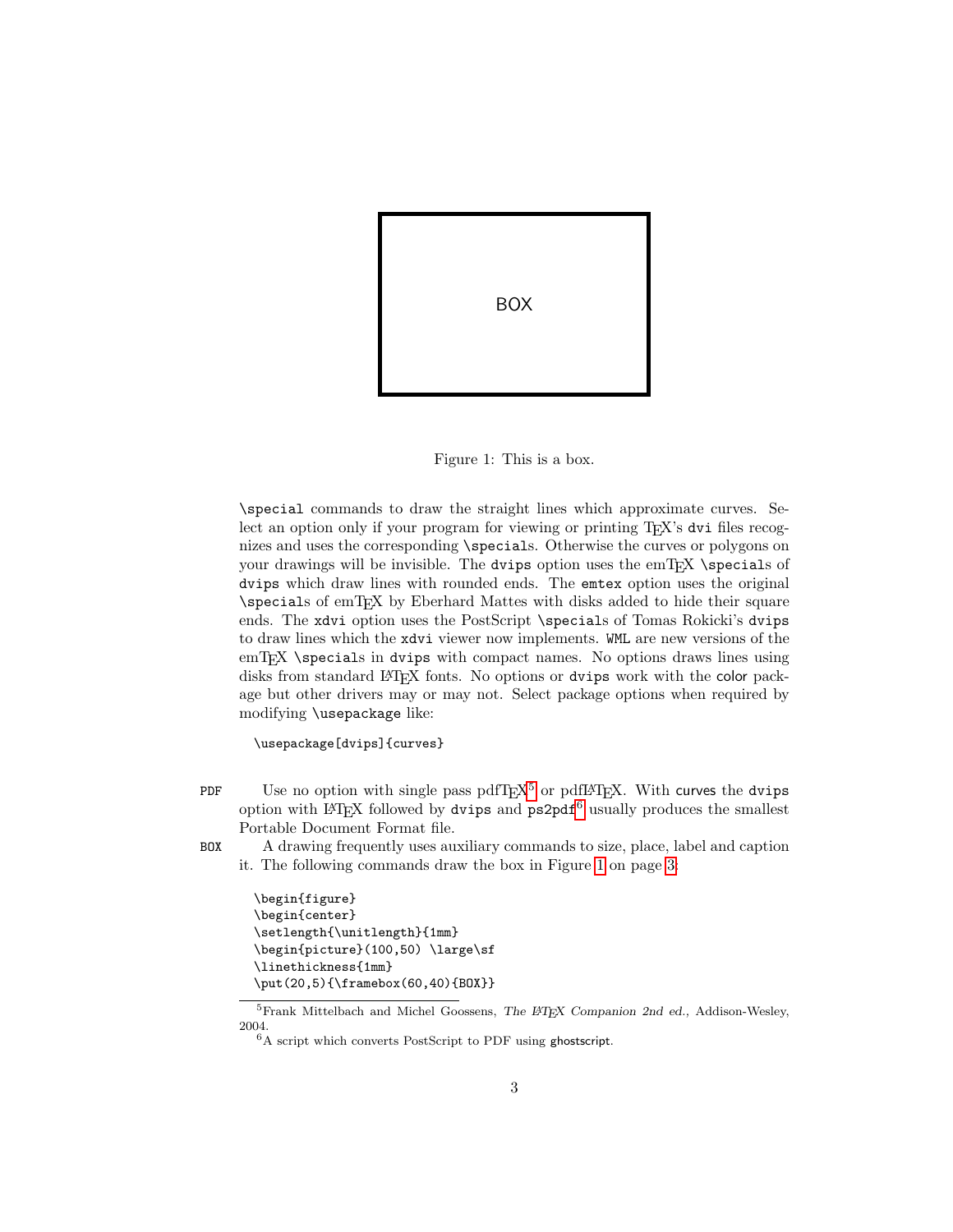```
\end{picture}
\end{center}
\caption{This is a box.}
\label{box}
\end{figure}
```
Lamport<sup>1</sup> explains these commands. This example is for those unfamiliar with the LATEX picture environment. The following examples avoid the figure environment but it is often essential.

### <span id="page-3-0"></span>3 Curves and Polygons

\closecurve \tagcurve

\curve The commands, \curve, \closecurve and \tagcurve, draw parabolic arcs be- tween coordinate points in the argument<sup>[7](#page-3-1)</sup>. The segments' tangents at these points are parallel to each other and to straight lines through the points either side. Segments at \curve ends are parabolic arcs with the point second from the end a vertex. \closecurve adds a parabolic arc between end points to close the curve. \tagcurve omits the first and last segments drawing curves with end tangents specified. When only three points are specified  $\tag{12.1}$  tagcurve draws the last segment. The table following shows these features.

\straightfalse The command \straighttrue causes all following curves to use straight lines \straighttrue between coordinate points giving polygons as in the following table. The default or after the command \straightfalse is to draw the curves described in the preceding paragraph.

| Example                                   | Curve                        | Polygon |
|-------------------------------------------|------------------------------|---------|
|                                           | \straightfalse \straighttrue |         |
| $\curve(0,0, 50, 100, 100, 0)$            |                              |         |
| \closecurve(0,0, 50,100, 100,0)           |                              |         |
| \tagcurve(100,0, 0,0, 50,100, 100,0, 0,0) |                              |         |

<span id="page-3-1"></span>\arc Axial flow fans often use the RAF 6E aerofoil section. The section coordinates

<sup>\</sup>curve <sup>7</sup>Please see Section [8](#page-10-0) for full descriptions of curves commands.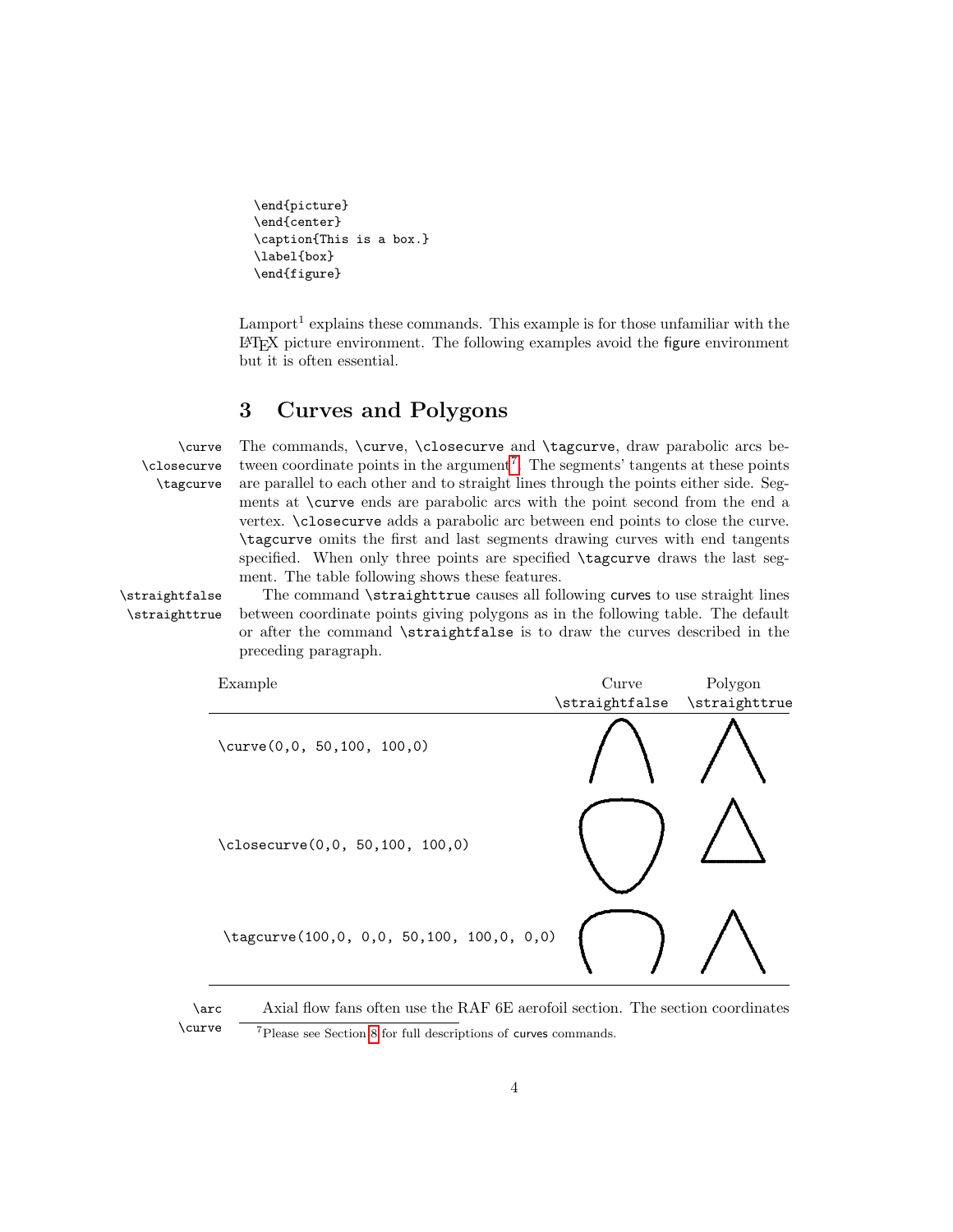in the following macro come directly from aerodynamic tables<sup>[8](#page-5-0)</sup>. The **\arc** commands draw the leading and trailing radii and the two coordinate \curve the flat chord.

```
\newcommand{\RAFsixE}{
  \scaleput(1.25,1.25){\arc(0,-1.25){-135}}
 \scaleput(0,0){\curve(0.366,2.133, 1.25,3.19, 2.5,4.42,
   5.0,6.10, 7.5,7.24, 10,8.09, 15,9.28, 20,9.90, 30,10.3,
   40,10.22, 50,9.80, 60,8.98, 70,7.70, 80,5.91, 90,3.79,
    95,2.58, 99.24,1.52)}
 \scaleput(99.24,0.76){\arc(0,-0.76){180}}
 \scaleput(0,0){\curve(1.25,0, 99.24,0)}
 }
```
In a picture environment like:

```
\begin{picture}(100,20)
  \RAFsixE
\end{picture}
```
this macro draws:



The RAF 6E has a flat undersurface.

\bigcircle The drawing command \bigcircle works similarly to \circle except there is no \circle\* equivalent. The following section scales it to an ellipse.

## <span id="page-4-0"></span>4 Scaling

\unitlength The size of LATEX picture objects may be uniformly scaled by preceding them with: \put

```
\setlength{\unitlength}{\scale\unitlength}
```
the desired scale factor \scale is previously defined perhaps with \newcommand as a decimal number. The new coordinates of a point  $(x', y')$  relative to the current origin are related to the old coordinates  $(x, y)$  relative to the same origin by

```
x' = x \times \text{scale}y' = y \times \text{scale}
```
If a \put(x, y){...} followed the change in \unitlength it would actually put the objects  $\{\ldots\}$  at  $(x', y')$ . Objects defined by \unitlength in  $\{\ldots\}$  would also be larger by  $\searrow$  cale. Lamport<sup>1</sup> describes these commands.

\scaleput The scale factors \xscale, \xscaley, \yscale and \yscalex are initially de-

\xscale \xscaley  $\Delta$  5  $\Delta$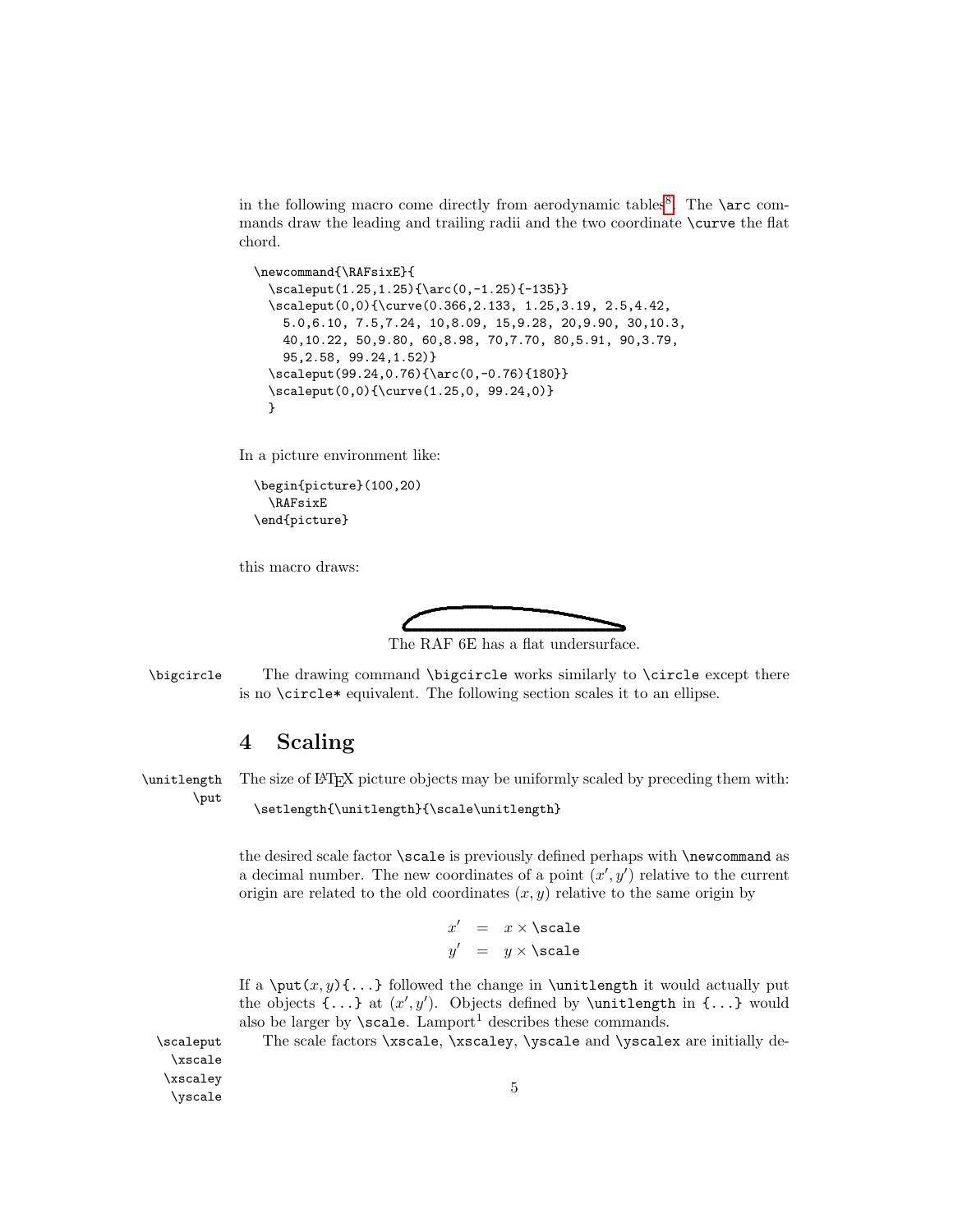fined to be 1, 0, 1 and 0 respectively but may be redefined to any decimal number using \renewcommand. After they are redefined the new coordinates of a point  $(x', y')$  relative to the current origin are related to the old coordinates  $(x, y)$  relative to the same origin by

\yscalex

 $x'$  =  $x \times \xcc{ale} + y \times \xsc{aley}$  $y'$  =  $x \times \yspace$ scalex +  $y \times \yspace$ scale

If a \scaleput(x,y){...} followed the change in these factors it would actual put the objects  $\{\ldots\}$  at  $(x', y')$ . All the drawing commands in curves use the current values of these four scale factors in placing disks and chords.

These factors can rotate pictures which like \RAFsixE are made solely with curves commands. The factors following rotate the RAF 6E through 12° clockwise about its (0,0) co-ordinate:

```
\renewcommand{\xscale}{0.9781}
\renewcommand{\xscaley}{0.2079}
\renewcommand{\yscale}{0.9781}
\renewcommand{\yscalex}{-0.2079}
\put(0,20){\RAFsixE}
```
This draws:



The RAF 6E has maximum lift at angles of attack over 12°.

Note that  $\cos 12° \approx 0.9781$  and  $\sin 12° \approx 0.2079$ 

\arc Axonometric projection is another scaling application. Circles become ellipses \bigcircle and circular arcs become elliptical arcs. The commands drawing the ellipse and arc in the following washer are:

```
\put(20,5){
  \renewcommand{\xscale}{1}
  \renewcommand{\xscaley}{-1}
  \renewcommand{\yscale}{0.6}
  \renewcommand{\yscalex}{0.6}
  \scaleput(10,10){\bigcircle{10}}
  \put(0,-2){
    \scaleput(10,10){\arc(5,0){121}}
    \scaleput(10,10){\arc(5,0){-31}}
    }
 }
```
<span id="page-5-0"></span><sup>8</sup>R.A. Wallis, Axial Flow Fans, Academic Press, 1961, p.335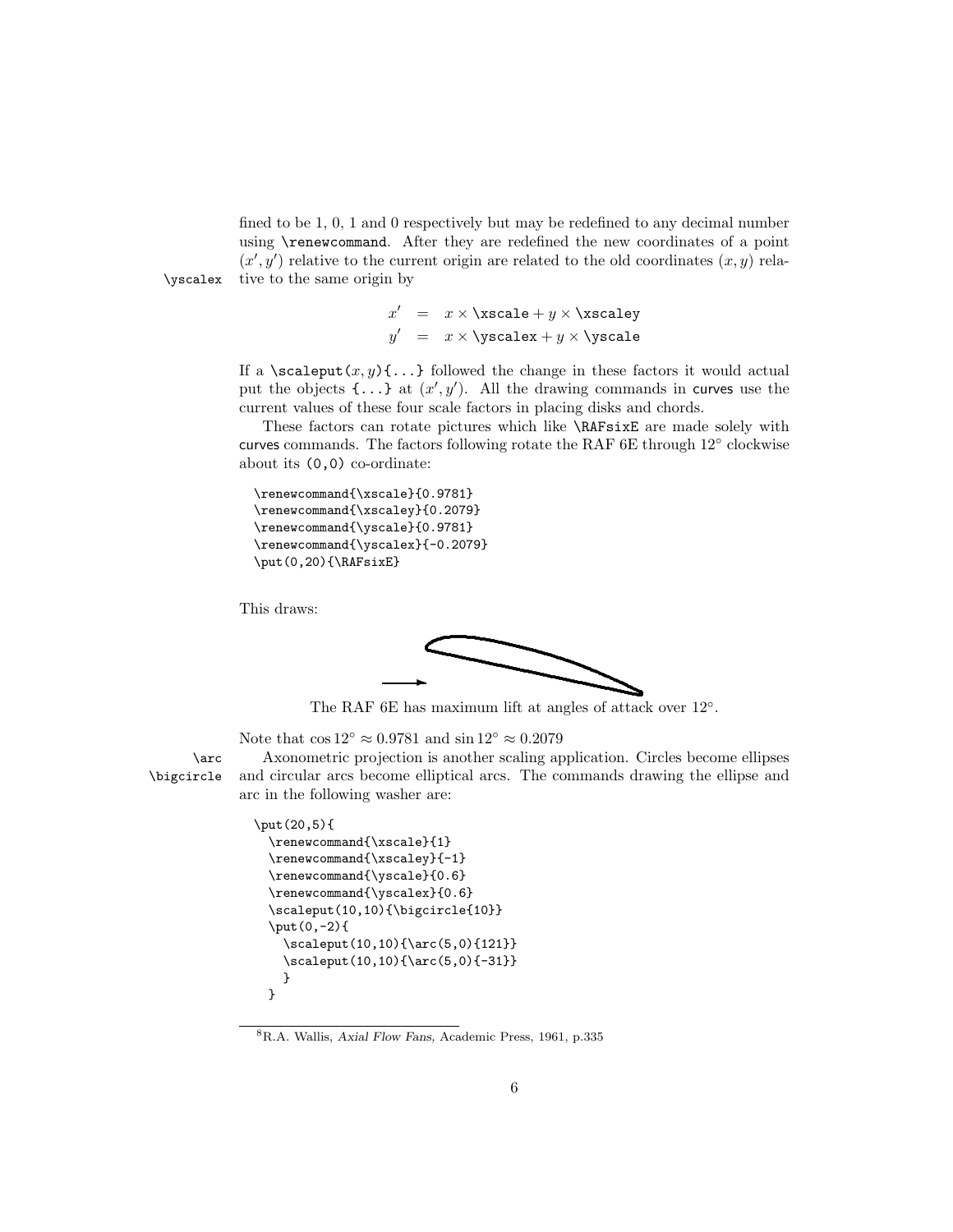(20,5) are the drawing coordinates of the upper vertex of the washer closest to the reader. The angles for the \arcs were found by trial and error.



Square washers are sometimes preferred for soft materials.

# <span id="page-6-0"></span>5 Symbols

\curvesymbol Curves can also place symbols. \curvesymbol must first define the symbol as \curve anything a \put or \multiput may draw. A negative symbol count between drawing command and coordinates  $e.g., \text{degree}(-3](0,100,...)$  fixes the number of symbols per curve segment.

> These commands draw flight times and successive positions in the following drawing:

```
\newcounter{time}
  \curvesymbol{\thetime\,s\addtocounter{time}{1}}
  \put(5,4){\curve[-2](0,0, 9.8,19.6, 19.6,0)}
 \curvesymbol{\phantom{\circle*{1}}\circle*{1}}
 \put(5,2){\curve[-2](0,0, 9.8,19.6, 19.6,0)}
```
where  $\phi$  is a plain TEX command from the TEXbook<sup>2</sup>. The LATEX \circle characters have centres on the left side of their TEX boxes. The invisible \phantom{\circle\*{1}} increases the width of the box on the left so the visible \circle\*{1} is at the centre of the box formed by the two characters.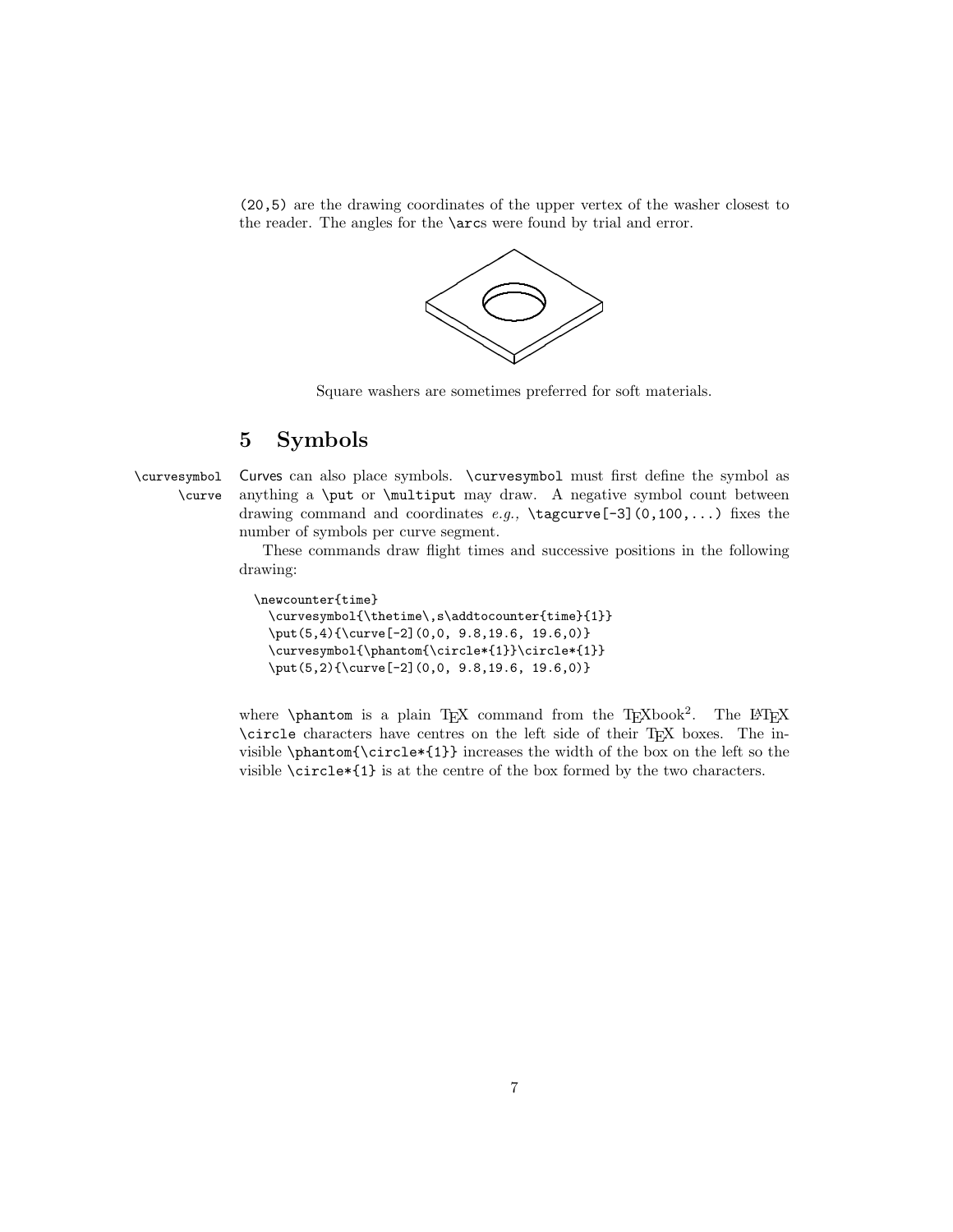

Successive positions of a sphere with initial position  $(5, 2)$  m, initial velocity  $(4.9, 19.6)$  m/s, and acceleration  $(0, -9.8)$  m/s<sup>2</sup>. The flight time is recorded above each sphere position.

\curvelength \curvesymbol

\curvedashes Fixed spacing of symbols at lengths other than the segment's requires more commands. Empty \curvedashes, empty \curvesymbol and negative symbol count stops drawing so a drawing command will calculate \curvelength only. \curvesymbol then resets the symbol and \curvedashes sets the spacing to its pattern length. If there are no symbols at the ends, \overhang pulls symbols along the curve. The last command with no symbol count draws the symbols.

\arc \arc and \bigcircle use sixteen segments for a circle so if eight symbols are \bigcircle required the fixed spacing technique is necessary. The following commands draw the pin numbers on a relay base:

```
\newcounter{pin}
\curvedashes{}
\curvesymbol{}
\put(60,60){\arc[-1](40,0){-360}}
\setlength{\curvelength}{0.125\curvelength}
\curvedashes[\curvelength]{1}
\setlength{\overhang}{0.5\curvelength}
\curvesymbol{\addtocounter{pin}{1}\thepin}
\put(60,60){\arc(40,0){-360}}
```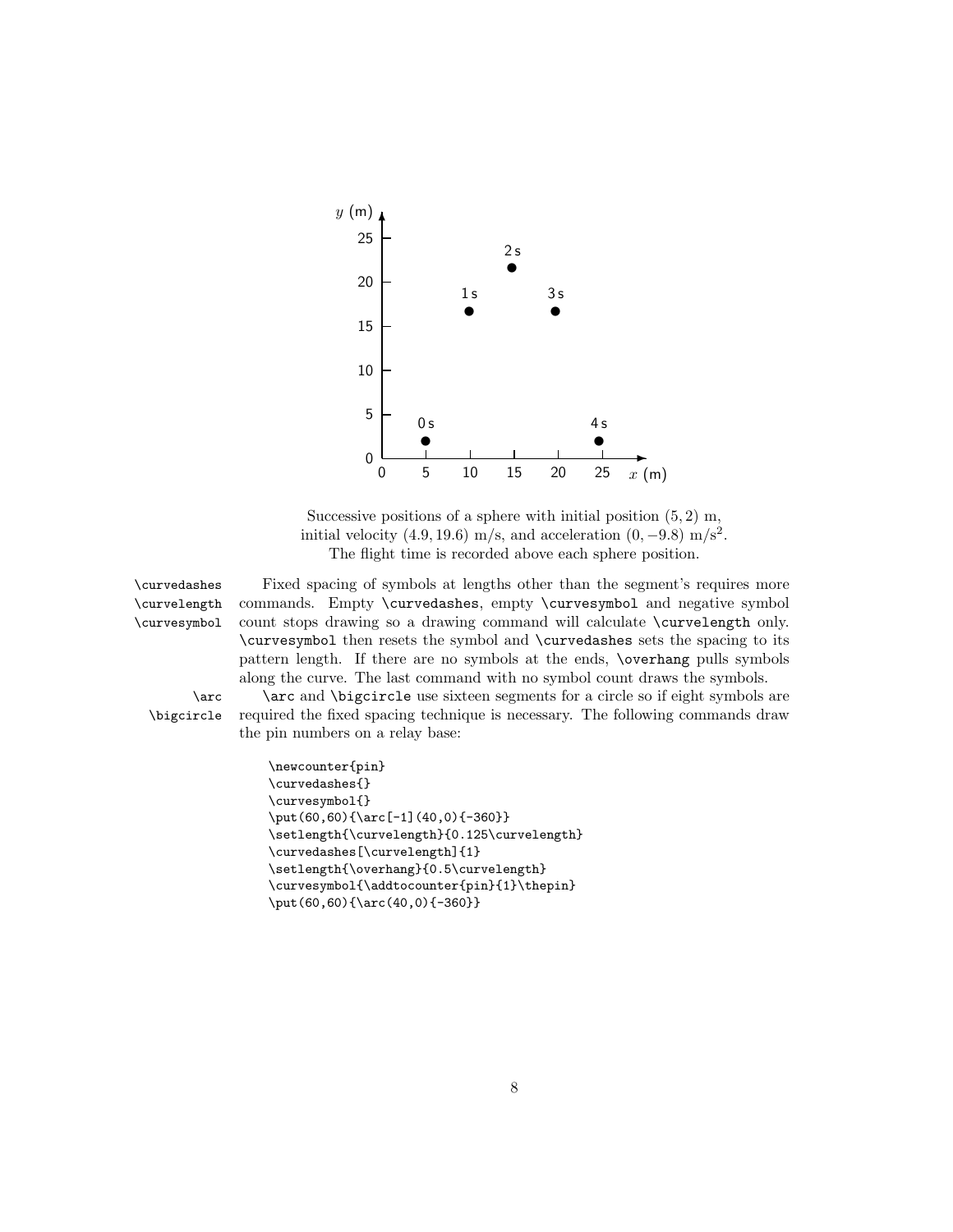

The pin numbering of plug-in relays is clockwise from the spigot key when viewed from below.

\patternresolution If symbols and dash pattern exist and \overhang is 0pt, curves draw the first \overhang position blank. For equal spacing they draw the last position blank if rounding error causes the last pattern to be slightly short. If \renewcommand changes \patternresolution, rounding error changes and the final symbol may reappear. To avoid fiddling with \patternresolution for closed curves with symbols equally spaced, use an \overhang which is a fraction of a pattern length as in the previous example.

# <span id="page-8-0"></span>6 Dashes

#### \curvedashes \curvedashes must first define a dash pattern with length greater than 0pt. Many symbol and pattern combinations are possible. The fixed number and fixed spacing methods of symbol drawing described in Section [5](#page-6-0) work with three methods of drawing dashes which are:

- 1. if there is no symbol count and no symbol, a dash pattern with its length reduced by \csdiameter is drawn between symbols spaces of width close to \csdiameter to give an overall spacing equal to the pattern length specified by the \curvedashes command;
- 2. if there is a symbol count but no symbol, the dash patterns drawn have their length equal to that defined by \curvedashes with \csdiameter gaps at symbol positions;
- 3. if there is a symbol count and a symbol, the dash patterns drawn have their length adjusted slightly so an integral number of patterns fit between symbol positions.

Dash pattern commands for centrelines<sup>[9](#page-8-1)</sup> follow for the three techniques above in order:

\linethickness{0.25mm} \curvedashes[1.2mm]{0,8,1,3,1,8}

<span id="page-8-1"></span><sup>9</sup>R.N. Roth and I.A. van Haeringen, The Australian Engineering Drawing Handbook, Part 1 Basic Principles and Techniques, The Institution of Engineers, Australia, Canberra, 1986.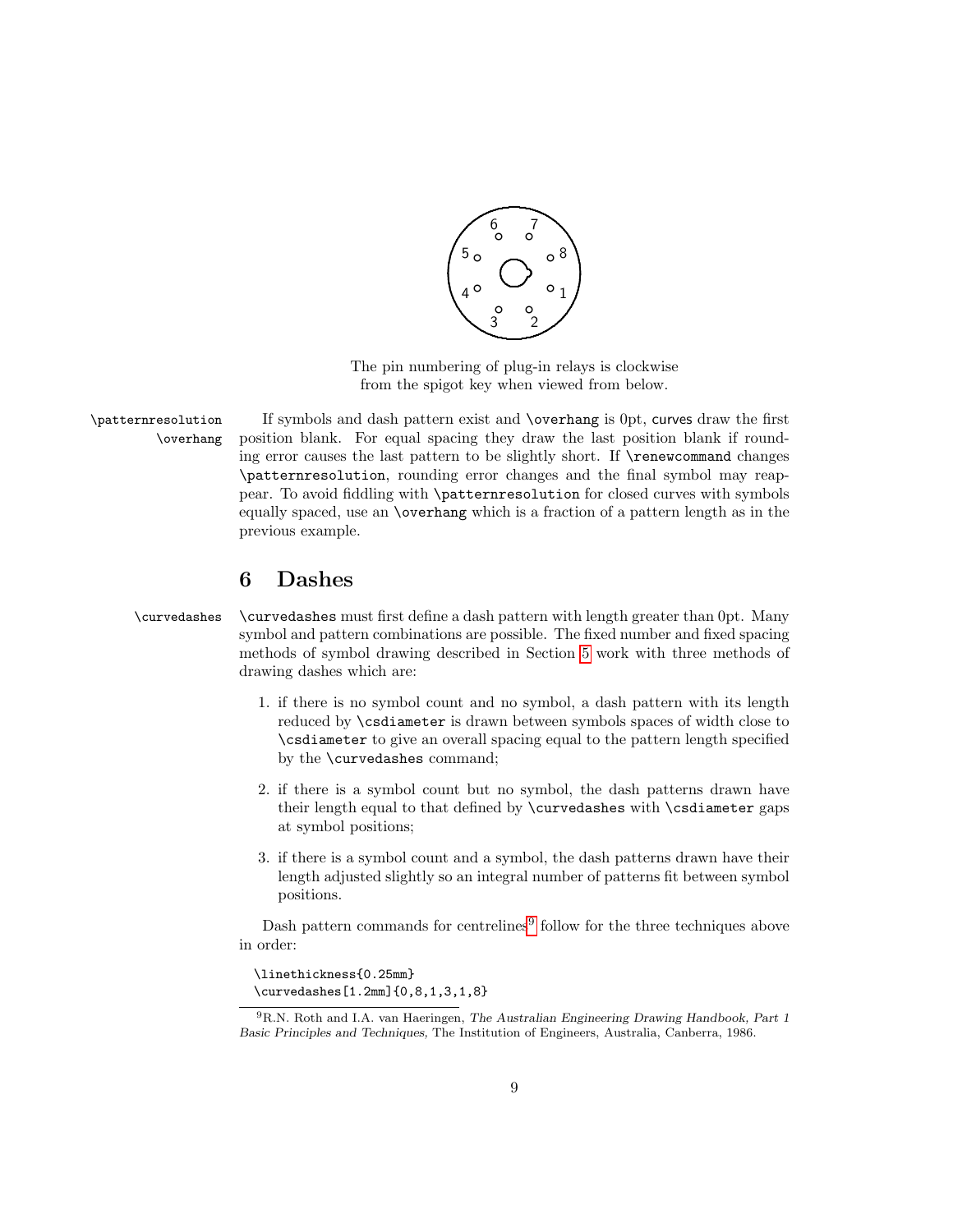```
\settowidth{\csdiameter}{00}
\put(0,20){\curve(0,0, 30,5, 60,0)}
\put(0,10){\curve[1](0,0, 30,5, 60,0)}
\curvesymbol{\thepin\addtocounter{pin}{1}}
\setlength{\csdiameter}{2\csdiameter}
\put(0,0){\curve[1](0,0, 30,5, 60,0)}
```
The following figure shows the resulting dash patterns. The upper line has first position blank because the \overhang is 0pt. It has patterns shrunk to scale between symbol spaces  $e.g., 1$  to 2, and symbol space centres one pattern length apart. The middle line has patterns close to defined length but with the first dash part blanked by half of symbol space 3 and the second pattern broken in its first dash by symbol space 4. The lower line patterns are stretched between symbol spaces. Which pattern is appropriate depends on picture meaning and function.



### <span id="page-9-0"></span>7 Errors

Syntax errors like incorrect or missing punctuation while using curves will result in TEX or IATEX error messages. The TEXbook<sup>2</sup> and IATEX manual<sup>1</sup> explain the meaning and correction of these errors. The previous examples and Section [8](#page-10-0) should make the correct syntax for curves commands clear.

Curves will write a Package curves Error:... message to the screen and log file if you supply an incorrect number of coordinates.

If four sequential points in a drawing command argument have the line through the first and third parallel to the line through the second and fourth:

- exactly or closely, curves knows it cannot draw a parabolic arc tangent to two parallel lines, issues to the screen and log file: Package curve Warning: \curve straight from ... and draws a straight line;
- or approximately, curves may draw an unexpected curve with no warning.

If four sequential points in a drawing command argument have the line through the first and second parallel to the line through the third and fourth:

• curves draws a parabolic arc which may be nowhere near the curve.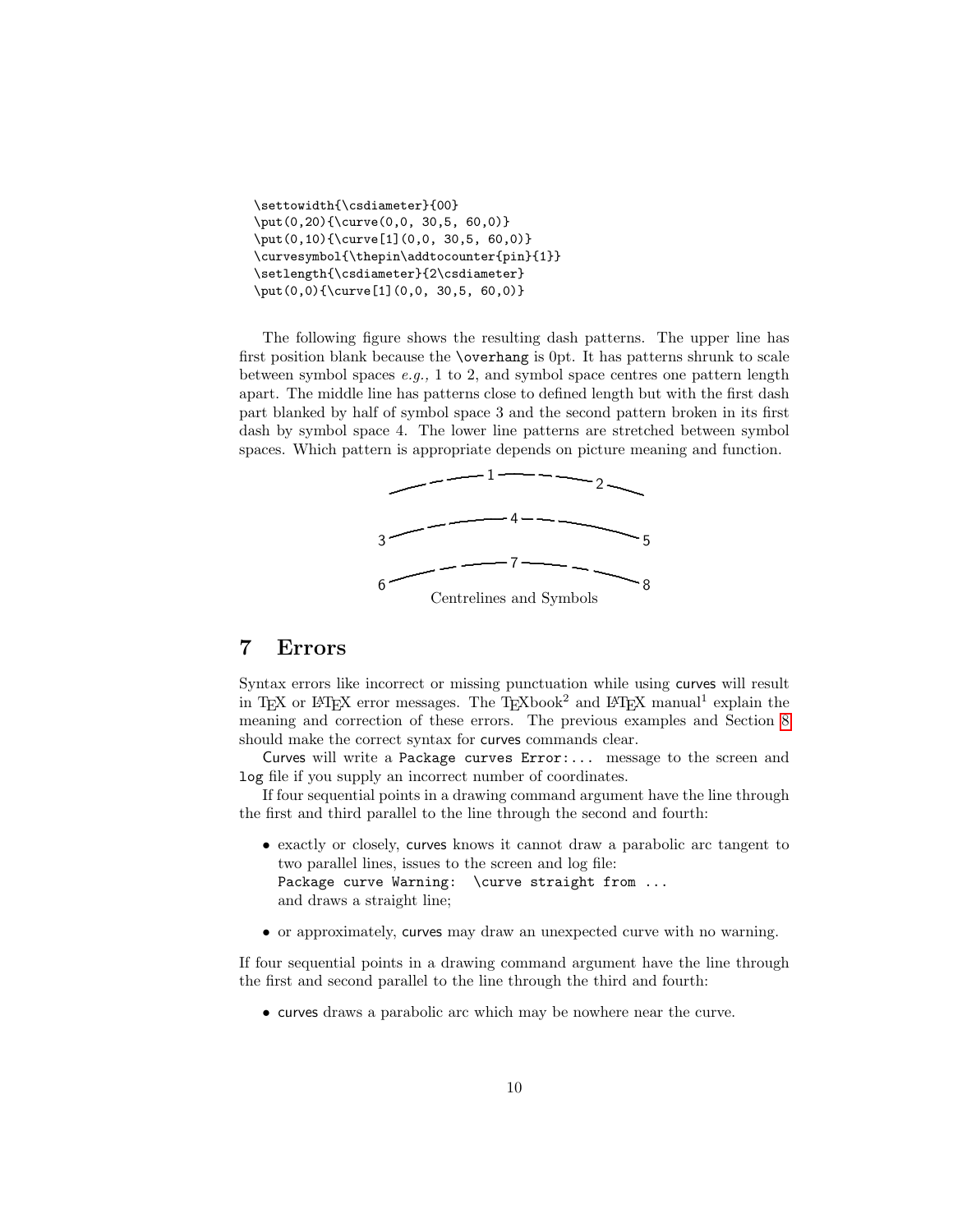| \curvewarnfalse | If the four points were on a straight line, removing one or more points is a   |
|-----------------|--------------------------------------------------------------------------------|
|                 | remedy. If they are not on a straight line, adding points may help. Specifying |
|                 | many points will give you a satisfactory curve with perhaps an annoying number |
|                 | of \curve straight warnings. After a \curvewarnfalse, curves still uses the    |
|                 | straight lines but does not tell you.                                          |

 $\tag{10} \tag{10} \tag{10} \tag{10} \tag{10}$  Curvature changes sign on curves like  $y = \sin x$ . Specifying inflection points as curve coordinates will reduce error and specifying sufficient coordinates will then give satisfactory results. For discontinuous tangents splitting a curve into pieces is unavoidable. Splitting a curve into pieces with curvature the same sign can give satisfactory results with fewer coordinates. \tagcurve can prevent tangent discontinuities. If an inflexion point's exact location is unknown, try the midpoint of the straight line through the ends of its segment.

\diskpitchstretch Curves appear rougher than horizontal and vertical lines. Picture digitization causes this not inaccuracy in T<sub>EX</sub> or curves.sty. Setting \diskpitchstretch to a value less than one with \renewcommand may smooth an unusually rough curve without package options.

\patternresolution Symbols and symbol spaces misaligned are usually due to rounding error. Adjusting \patternresolution below one can reduce rounding error and increase alignment accuracy. This should be limited to the misaligned curve with  $\{-\}^1$ .

> The replacement \bezier does not give exactly the same results as the original in bezier.sty or in LaTeX2e. The difference is extremely small but if it is important to you comment out the five lines of code for **\bezier** and **\@bezier** near the start of curves.sty. You now have a \bezier which is slower and needs more memory but has only its original capabilities and gives only its original results.

> Please email imaclain@gmail.com examples of any errors not covered above. You may have found a bug in the code or documentation.

## <span id="page-10-0"></span>8 Curves Summary

The commands following are for the picture environment in the  $\mathrm{LATEX}\,2_\varepsilon$  manual<sup>1</sup>.

#### <span id="page-10-1"></span>8.1 Loading curves

| \usepackage A \usepackage{curves} between \documentclass and \begin{document} com-           |
|----------------------------------------------------------------------------------------------|
| mands loads curves. If you have a T <sub>F</sub> X printing or viewing program which accepts |
| the following \special commands you may optionally use them to allow larger                  |
| pictures faster. Support for color may be lost.                                              |

You use \usepackage  ${option}$  {curves} to load a \special option for drawing the straight line chords which make curves where  $\langle option \rangle$  is one of:

- dvips uses the emT<sub>E</sub>X \specials with rounded line ends supported by dvips. Works with color.
- emtex uses the original emT<sub>E</sub>X \specials with rectangular line ends. Curves adds a disk to round them.
- xdvi uses the PostScript \specials of dvips.
- WML the same as dvips but with single character names  $W$ , M and L to minimize T<sub>EX</sub>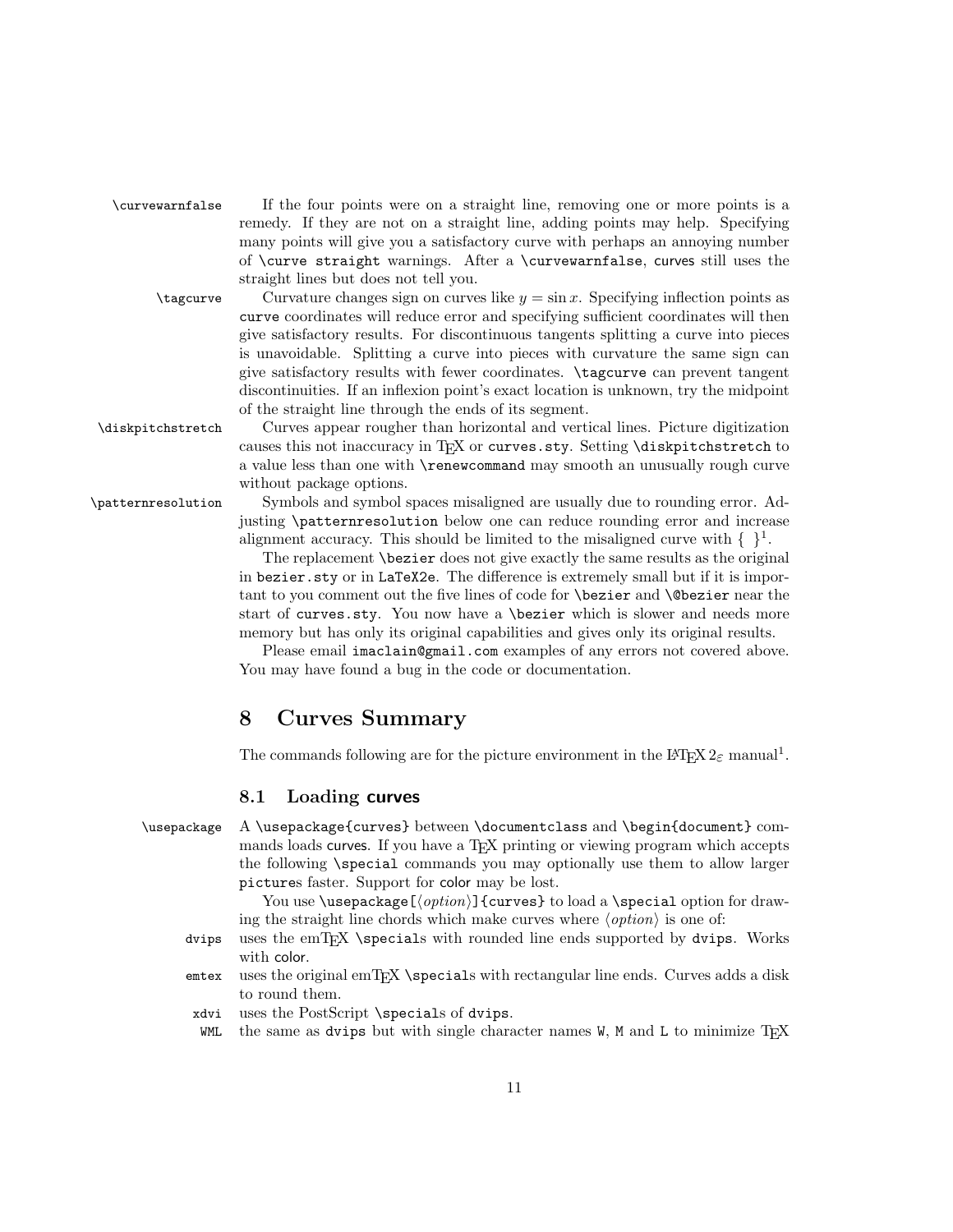memory with large pictures.

#### <span id="page-11-0"></span>8.2 Arguments of Commands

| $\langle \textit{blank length} \rangle$ decimal number of $\langle \textit{unit len} \rangle$ blanks. Not negative. |
|---------------------------------------------------------------------------------------------------------------------|
| $\langle character \space or \space symbol \rangle$ is anything which a <b>\put</b> or <b>\multiput</b> may draw.   |
| $\langle coordinates \rangle$ are decimal numbers giving alternate x and y coordi                                   |

 $\rightarrow$  are decimal numbers giving alternate x and y coordinates of the curve as multiples

- $\langle f, dash...J \rangle$  optional continuation of alternating dash and blank numbers of unit lengths, comma separated. Not negative. Allows decimal points.
	- $\langle diameter \rangle$  is a decimal number giving the diameter in \unitlengths.
- $\langle \textit{symbol count} \rangle$  is the number of symbols or patterns to be drawn, default 0.

of \unitlength, comma separated.

 $\langle$ unit length dimension e.g., 2.5mm, 10pt, used in measuring blanks and dashes. Not negative. Default value is \unitlength.

#### <span id="page-11-1"></span>8.3 Lengths used by Commands

|                | \csdiameter is the size of the space left for a symbol and can be increased or set with |
|----------------|-----------------------------------------------------------------------------------------|
| \curvelength   | is the total length of the curve calculated before drawing by using Simpson's rule      |
|                | once between each pair of coordinate points.                                            |
| \overhang      | length of as drawn dash pattern overlapping start of patterns.                          |
|                | Control Commands<br>8.4                                                                 |
| \curvewarntrue | turns warning of parabolic arc replacement by straight lines on (default).              |

<span id="page-11-2"></span>

| $\frac{1}{2}$                                                                                                             |
|---------------------------------------------------------------------------------------------------------------------------|
| \curvewarnfalse turns warning of parabolic arc replacement by straight lines off.                                         |
| $\text{straighttrue}$ replaces parabolic arcs between $\langle coordinates \rangle$ by straight lines replacing curves by |
| polygons.                                                                                                                 |
| \straightfalse draw parabolic arcs between $\langle coordinates \rangle$ (default).                                       |

#### <span id="page-11-3"></span>8.5 Parameter Setting Commands

 $\curvesymbo1 \quad {\char'136} {\char'136} \quad {\char'136} \quad {\char'136} \quad {\char'136} \quad {\char'136} \quad {\char'136} \quad {\char'136} \quad {\char'136} \quad {\char'136} \quad {\char'136} \quad {\char'136} \quad {\char'136} \quad {\char'136} \quad {\char'136} \quad {\char'136} \quad {\char'136} \quad {\char'136} \quad {\char'136} \quad {\char'136} \quad {\char'136} \quad {\char'136} \quad {\char'136} \quad {\char'136}$ \curvedashes  $[\{unit \ len\}]\{\{blank \ length\}\{,dash...\}\}$  A drawing command not following a \curvedashes or following one with an empty or zero length pattern will draw:

if  $\langle symbol\ count\rangle$  is zero or missing, a continuous curve;

else if  $\langle symbol\ count \rangle$  is positive,  $\langle symbol\ count \rangle$ -1 squares of line thickness size between and additional squares at coordinates or \bezier end points;

else if no  $\langle character\ or\ symbol \rangle$  exists, nothing;

else,  $-\langle symbol\ count\rangle-1$  characters or symbols between coordinates and additional ones at coordinates or \bezier end points.

After a \curvedashes command defining a pattern whose length exceeds zero, commands draw: